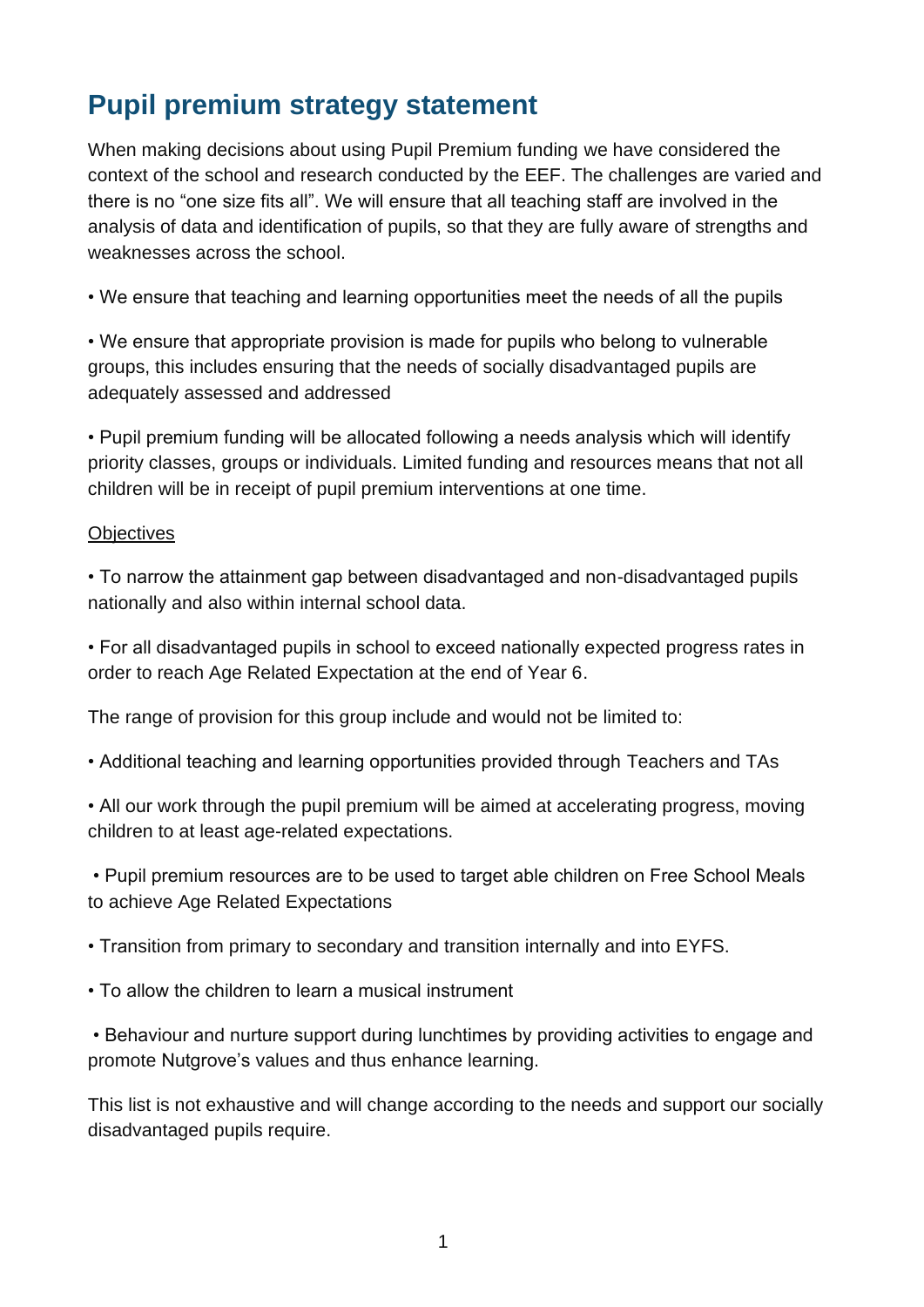# **School overview**

| <b>Detail</b>                                                                                             | Data                                               |
|-----------------------------------------------------------------------------------------------------------|----------------------------------------------------|
| School name                                                                                               | <b>Nutgrove Methodist</b><br><b>Primary School</b> |
| Number of pupils in school                                                                                | 207                                                |
| Proportion (%) of pupil premium eligible pupils                                                           | 12%                                                |
| Academic year/years that our current pupil premium<br>strategy plan covers (3 year plans are recommended) | 2021-2024                                          |
| Date this statement was published                                                                         | October 2021                                       |
| Date on which it will be reviewed                                                                         | October 2024                                       |
| Statement authorised by                                                                                   | <b>Mrs Bottell</b>                                 |
| Pupil premium lead                                                                                        | <b>Mrs Bottell</b>                                 |
| Governor / Trustee lead                                                                                   |                                                    |

# **Funding overview**

| <b>Detail</b>                                                                                                                       | <b>Amount</b> |
|-------------------------------------------------------------------------------------------------------------------------------------|---------------|
| Pupil premium funding allocation this academic year                                                                                 | £38315        |
| Recovery premium funding allocation this academic year                                                                              | £3625         |
| Pupil premium funding carried forward from previous<br>years (enter £0 if not applicable)                                           | £0            |
| Total budget for this academic year                                                                                                 | £41940        |
| If your school is an academy in a trust that pools this<br>funding, state the amount available to your school this<br>academic year |               |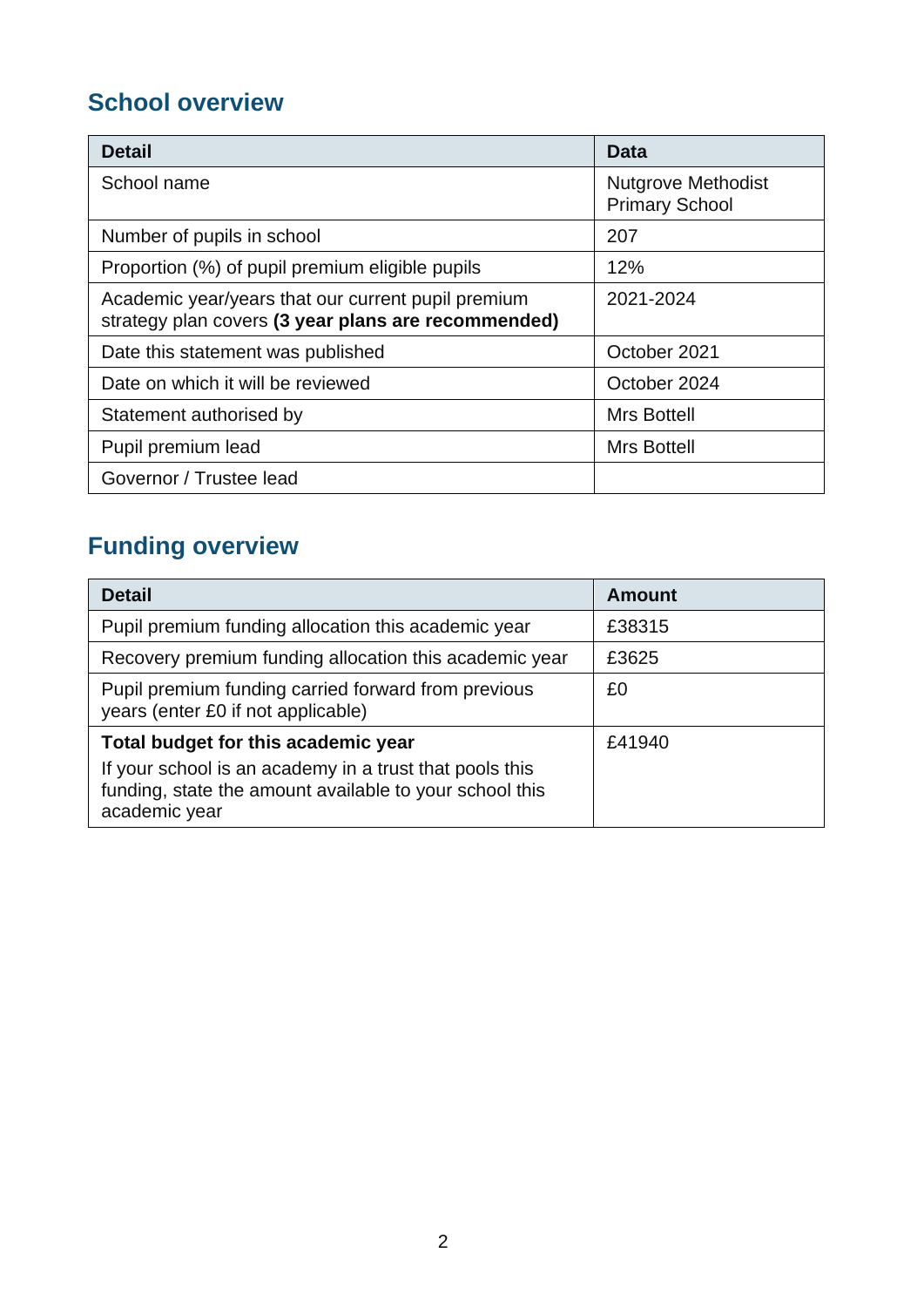# **Part A: Pupil premium strategy plan**

## **Statement of intent**

At Nutgrove Methodist, everything we do aims to support our children and their families in the community. We strive to ensure all pupils reach their full academic and emotional potential in a nurturing, supportive and inclusive environment. This is regardless of background or challenges our pupils may face. This is underpinned by our school motto. 'My Best, Always, Everywhere'.

Our pupil premium strategy is driven by the gaps in attainment and social emotional development.

Our objectives for our disadvantaged pupils are:

1. For all children to have access to high quality teaching and learning

Within the EEF pupil premium guidance, autumn 2021, it states: Ensuring an effective teacher is in front of every class, and that every teacher is supported to keep improving, is the key ingredient of a successful school and should rightly be a top priority for pupil premium spending.

2. To ensure that all disadvantaged children make good progress and to raise the standard of achievement from their starting points across all subject areas, irrespective of their background or the challenges they face

Our curriculum provides a broad and balanced approach. The purpose of our curriculum is to ensure that our children are successful in life and learning, no matter what their starting points and barriers to learning may be. As a school, our curriculum sets high expectations for every child, meaning that we are relentless in our commitment to provide rich learning experiences which gives our children hope and ambition for the future.

3. For all disadvantaged children to achieve their full potential academically, socially, and emotionally

Targeted interventions are carefully planned for our children's needs, including phonics, reading, writing and maths. We also invest in wider strategies to support aspects of physical and mental well-being. Our pastoral assistant provides support, social groups and life skills.

4. To ensure that all disadvantaged children have access to wider curriculum experiences and opportunities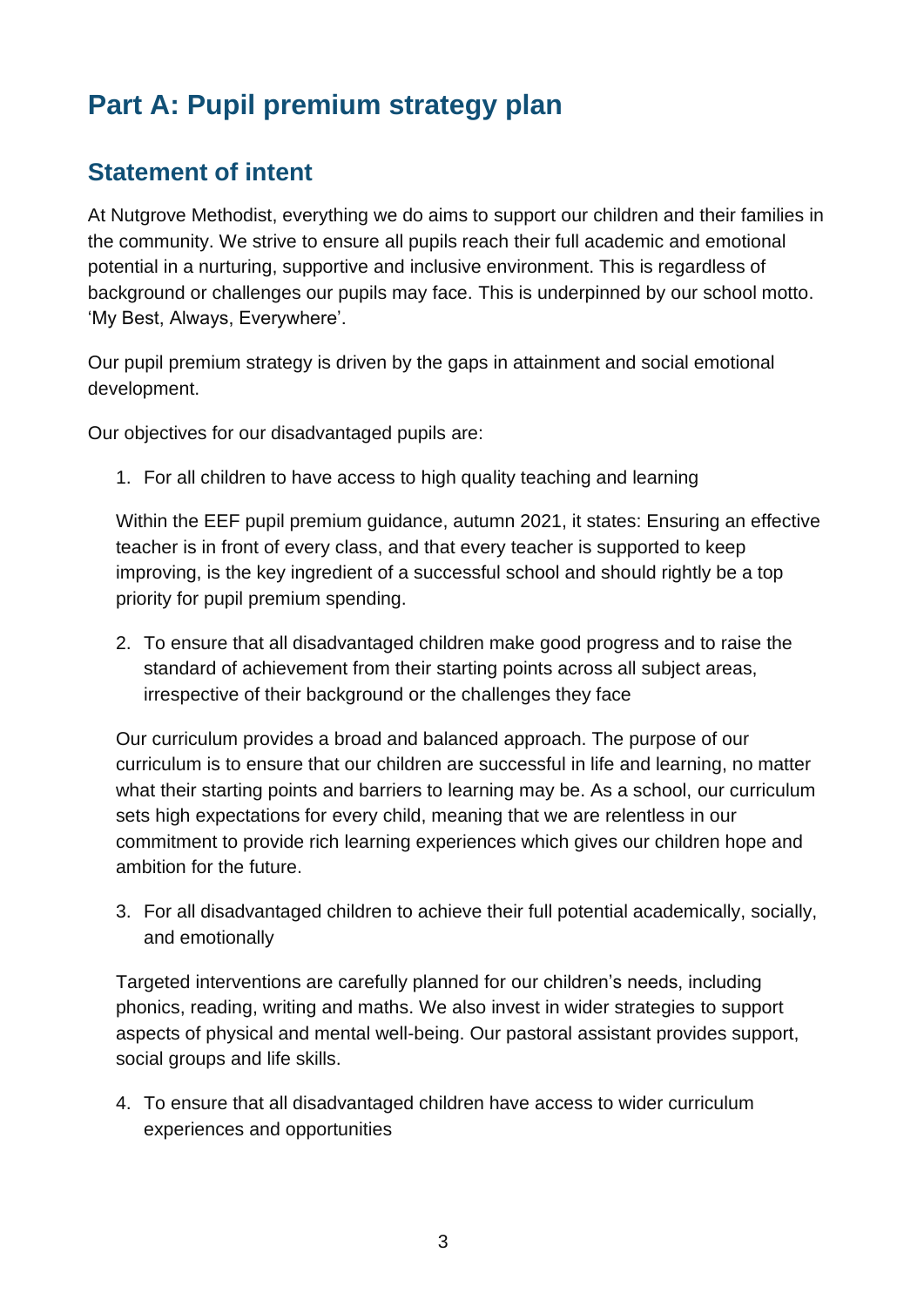We ensure we prioritise the 'challenges' our disadvantaged children experience and implement actions to address these.

5. To equip disadvantaged children with the knowledge and skills needed to succeed in school and in life.

We identify the barriers and challenges that our disadvantaged children face through a variety of diagnostic tools.

• Our use of CPOMS analysis enables us to unpick the life experiences that are having a detrimental impact on our disadvantaged children reaching their full potential.

• Attendance and behaviour is monitored and carefully considered alongside assessment data

• In regular pupil progress meetings, we ensure we identify the areas of need and gaps in knowledge that need addressing for our disadvantaged children and implement tailored interventions to address this.

• Leaders apply evidence from the EEF and other research-based findings to ensure that interventions put in place will provide rapid progress and if not, the support is monitored and modified.

We invest greatly in our in our high quality CPD for all staff including co-coaching with leaders. This is the focus of the pooled use of funding through the Epworth Education Trust i.e. improving the quality of teaching for all through providing high quality CPD Trust wide based on needs and forms a significant part of our strategy. Our approach will be responsive to common challenges and individual needs, rooted in robust diagnostic assessment, not assumptions about the impact of disadvantage. The approaches we have adopted complement each other to help pupils excel.

To ensure they are effective we will:  $\square$  ensure disadvantaged pupils are challenged appropriately within all lessons  $\square$  Ensure early identification of support is completed  $\square$ adopt a whole school approach in which all staff take responsibility for disadvantaged pupils' outcomes and raise expectations of what they can achieve

Our strategy plan works closely with our school development plan and sports premium.

### **Challenges**

This details the key challenges to achievement that we have identified among our disadvantaged pupils.

| <b>Challenge</b><br>number | Detail of challenge |
|----------------------------|---------------------|
|----------------------------|---------------------|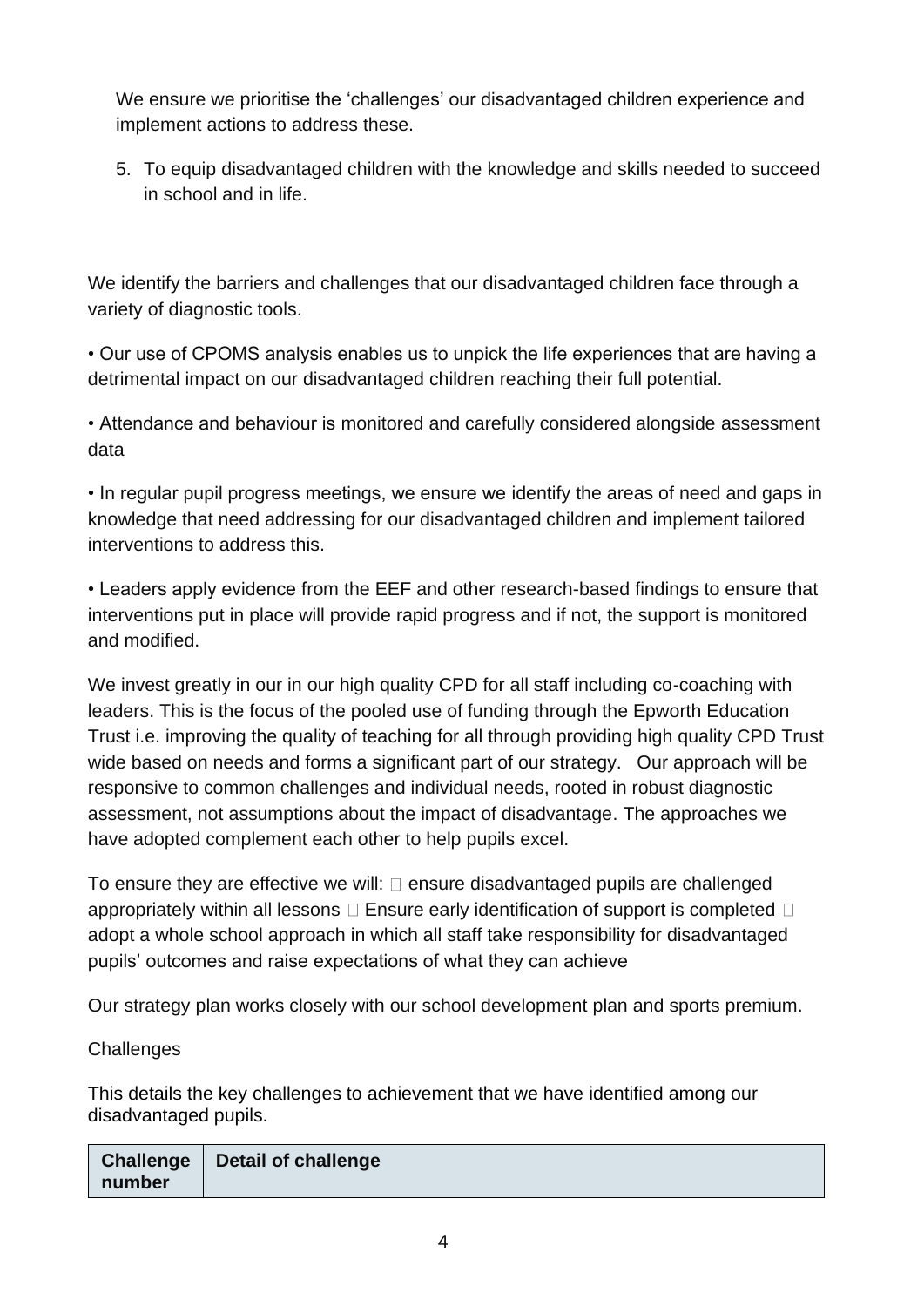|   | Key skills in Maths and English need to be revisited and revised so PP,<br>in all year groups, know more and remember more |
|---|----------------------------------------------------------------------------------------------------------------------------|
|   | Current attainment of PP has fallen below expected standards due to<br>missed learning in summer 2020 and spring 2021.     |
|   | Current attainment of PP would require accelerated progress in order to<br>reach greater depth                             |
|   | Attendance rate of disadvantaged pupils impacts on lost teaching and<br>learning time                                      |
| 5 | Pupils identified with social and emotional needs that affect their<br>behaviour and attitude to learning.                 |

## **Intended outcomes**

This explains the outcomes we are aiming for **by the end of our current strategy plan**, and how we will measure whether they have been achieved.

| Intended outcome      | <b>Success criteria</b>                                                                                                                                                                                                                               |
|-----------------------|-------------------------------------------------------------------------------------------------------------------------------------------------------------------------------------------------------------------------------------------------------|
| Attainment in reading | Diminish the difference be-<br>tween DAP and Non-DAP<br>achieving A.R.E in reading<br>In reading, at least 85% of<br>pupils achieve the chal-<br>lenging attainment targets<br>set for them, at the EXP+<br>and GD levels in all year<br>groups.      |
| Attainment in maths   | Diminish the difference be-<br>٠<br>tween DAP and Non-DAP<br>achieving A.R.E in reading<br>In reading, at least 85% of<br>pupils achieve the chal-<br>lenging attainment targets<br>set for them, at the EXP+<br>and GD levels in all year<br>groups. |
| Attainment in writing | Diminish the difference be-<br>٠<br>tween DAP and Non-DAP<br>achieving A.R.E in reading<br>In reading, at least 85% of<br>pupils achieve the chal-<br>lenging attainment targets<br>set for them, at the EXP+<br>and GD levels in all year<br>groups. |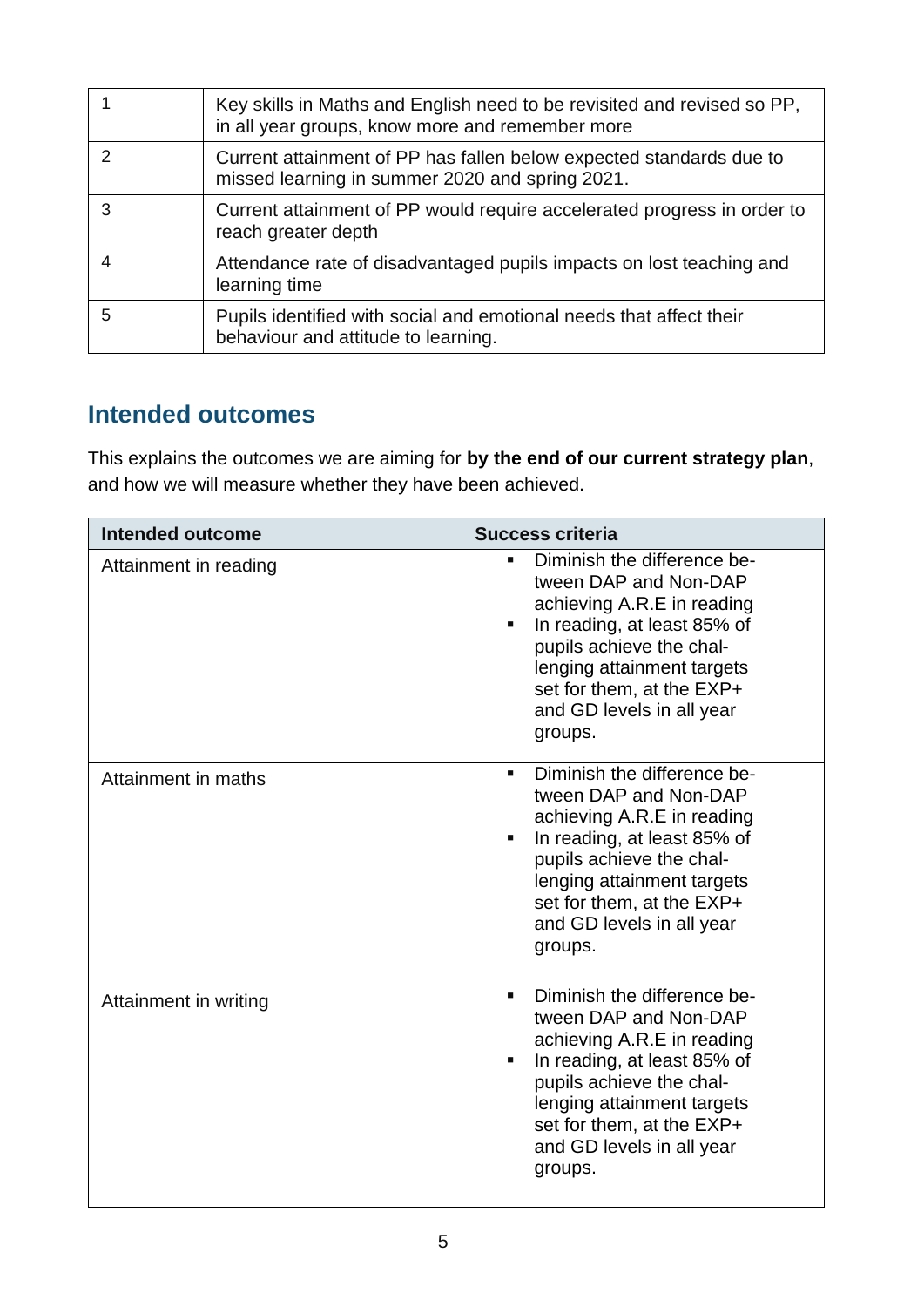| Attainment in phonics | Achieve above national average<br>expected standard in Phonics<br><b>Screening Check</b> |
|-----------------------|------------------------------------------------------------------------------------------|
| Attendance            | Ensure attendance of disadvantaged<br>pupils is above 95%                                |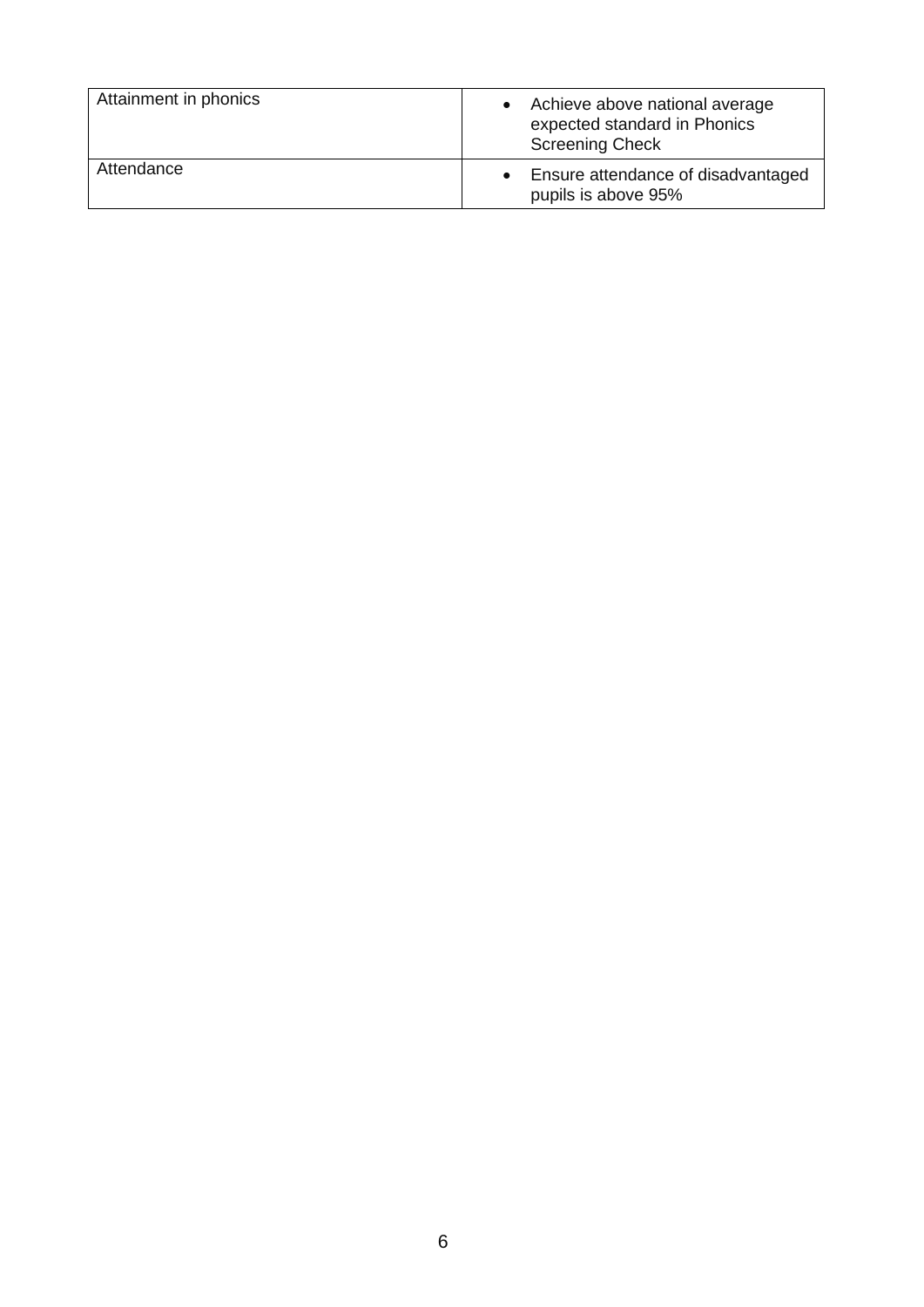# **Activity in this academic year**

This details how we intend to spend our pupil premium (and recovery premium funding) **this academic year** to address the challenges listed above.

### **Teaching (for example, CPD, recruitment and retention)**

Budgeted cost: £ 30550.24

| <b>Activity</b>                                                                                                       | <b>Evidence that supports this</b><br>approach                                                                                                                                                                                                                                                                                                                                                                                                                                                                                             | <b>Challenge</b><br>number(s)<br>addressed |
|-----------------------------------------------------------------------------------------------------------------------|--------------------------------------------------------------------------------------------------------------------------------------------------------------------------------------------------------------------------------------------------------------------------------------------------------------------------------------------------------------------------------------------------------------------------------------------------------------------------------------------------------------------------------------------|--------------------------------------------|
| Classroom based TA's<br>from YR to Y5 funded<br>for an additional 10<br>hours per week each.                          | The EEF tiered approach states that<br>'evidence consistently shows the impact<br>that targeted academic support can<br>have, including those who are not<br>making good progress across the<br>spectrum of achievement. TA's can<br>provide this support either as one to<br>one or small group intervention to<br>classroom teaching. It is likely to be a<br>key component of an effective PP<br>strategy'. Additional classroom TA<br>hours will ensure that additional one to<br>one and small group interventions can<br>take place. | 1, 2, and 3                                |
| Professional<br>Development for<br>leaders at all levels to<br>ensure effective<br>teaching is in every<br>classroom. | High quality staff CPD is essential to<br>follow EEF principles. EEF states that<br>'spending on improving teaching may<br>include CPD. This will ensure that an<br>effective teacher is in front of every<br>class and that every teacher is<br>supported to continue improving'. This<br>is followed up during Staff meetings and<br>INSET. All staff to lead effectively are<br>released once a term. School<br>Improvement includes CPD from<br>Jonathon Brown(SIP) and ECM.                                                           | 1, 2, and 3                                |

### **Targeted academic support (for example, tutoring, one-to-one support structured interventions)**

Budgeted cost: £ *1200*

| <b>Activity</b> | <b>Evidence that supports this</b><br>approach | <b>Challenge</b><br>number(s)<br>addressed |
|-----------------|------------------------------------------------|--------------------------------------------|
|-----------------|------------------------------------------------|--------------------------------------------|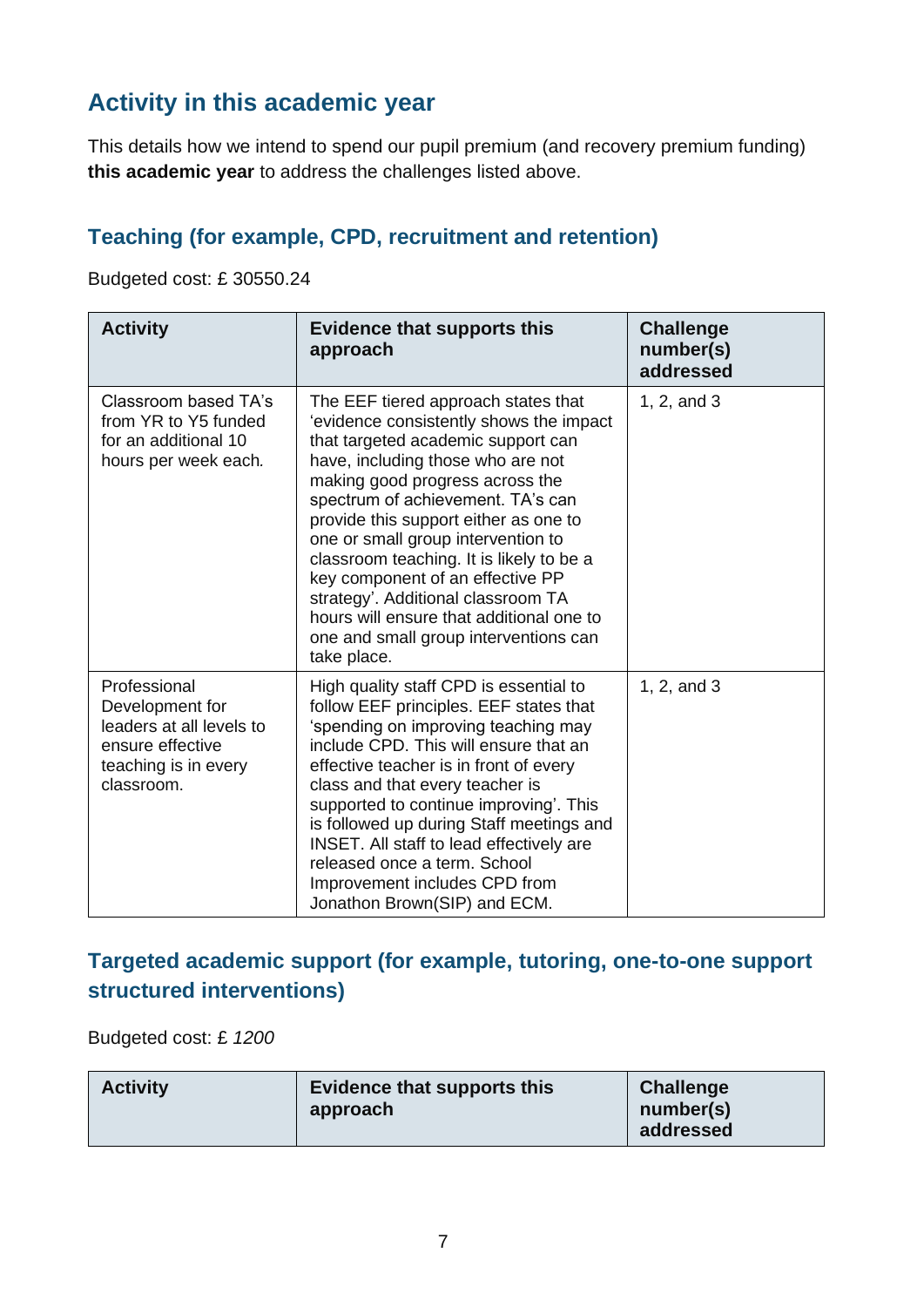| 'Little Wandle'-<br>synthetic phonics<br>programme.<br>'Keep-up' individual and<br>group materials to<br>support children at risk | The EEF tiered approach states that<br>'evidence consistently shows the impact<br>that targeted academic support can<br>have, including those who are not<br>making good progress across the<br>spectrum of achievement. Teachers<br>and Teaching Assistants will deliver this |  |
|-----------------------------------------------------------------------------------------------------------------------------------|--------------------------------------------------------------------------------------------------------------------------------------------------------------------------------------------------------------------------------------------------------------------------------|--|
| of falling behind.                                                                                                                | targeted intervention progamme.                                                                                                                                                                                                                                                |  |

## **Wider strategies (for example, related to attendance, behaviour, wellbeing)**

Budgeted cost: £ 16188.41

| <b>Activity</b>                                                                                                                             | Evidence that supports this<br>approach                                                                                                                                                                                                                                                                                                                                                                                                                      | <b>Challenge</b><br>number(s)<br>addressed |
|---------------------------------------------------------------------------------------------------------------------------------------------|--------------------------------------------------------------------------------------------------------------------------------------------------------------------------------------------------------------------------------------------------------------------------------------------------------------------------------------------------------------------------------------------------------------------------------------------------------------|--------------------------------------------|
| Attendance Officer<br>(EWO services) SLA<br>with St Helens Local<br>Authority                                                               | EEF states that 'wider strategies relate<br>to the most non-academic barriers to<br>succeed in school, including<br>attendance.                                                                                                                                                                                                                                                                                                                              | 4                                          |
| <b>Pastoral Assistant</b><br>employed for 25 hours<br>per week to support the<br>nurture and positive<br>behaviour of children in<br>school | EEF states that 'wider strategies relate<br>to the most non-academic barriers to<br>succeed in school, including behaviour<br>and social and emotional support'.<br>With the additional increase in Social<br>Service involvement, it is essential that<br>we know our children and can spot<br>triggers which will affect learning.<br>Children can attend a lunchtime club-<br>'Shine', which offers both behavioural<br>and social and emotional support. | 5                                          |

## **Total budgeted cost: £47938.65**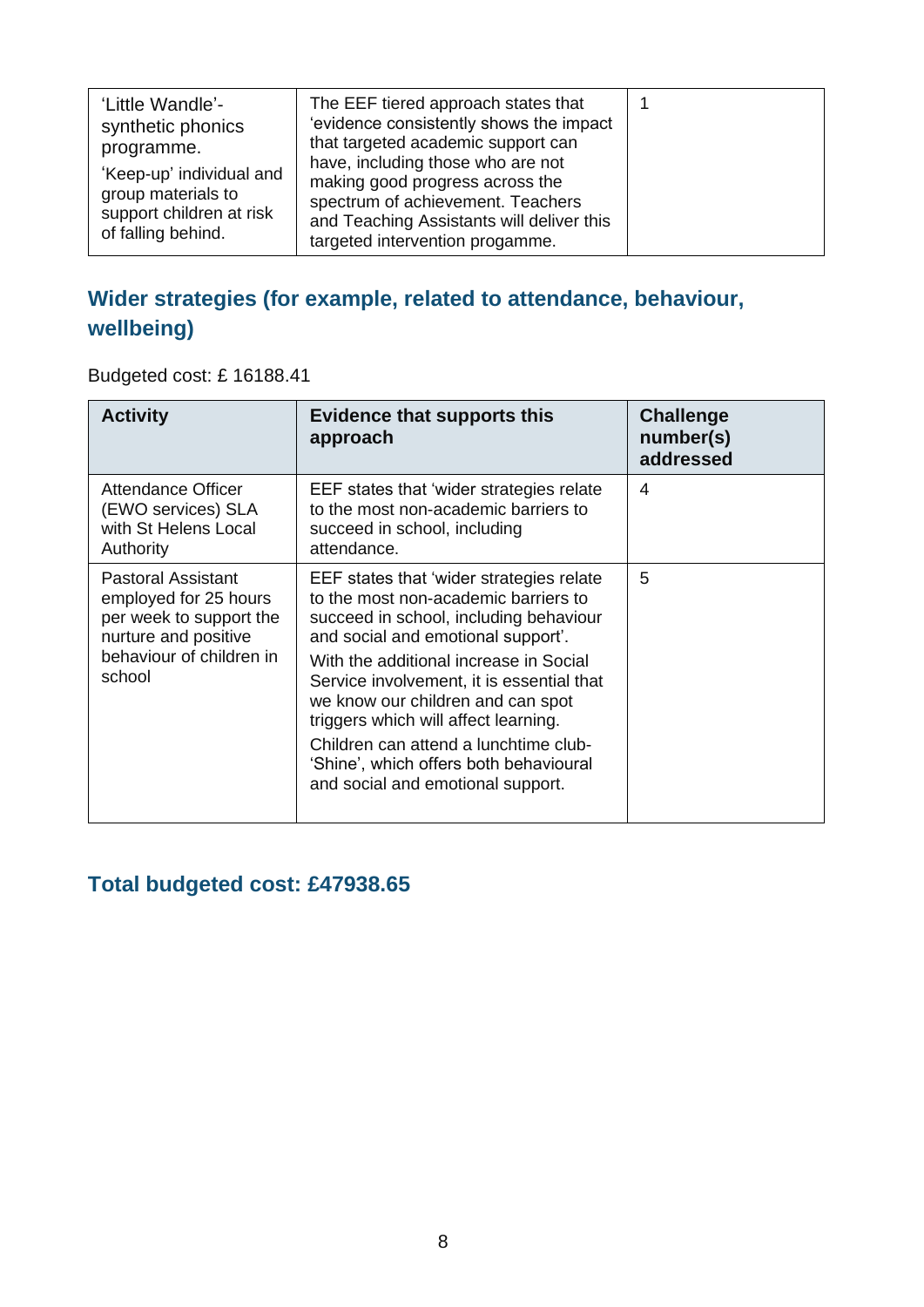# **Part B: Review of outcomes in the previous academic year**

### **Pupil premium strategy outcomes**

This details the impact that our pupil premium activity had on pupils in the 2020 to 2021 academic year.

*Due to COVID-19, performance measures have not been published for 2020 to 2021, and 2020 to 2021 results will not be used to hold schools to account. Given this, please point to any other pupil evaluations undertaken during the 2020 to 2021 academic year, for example, standardised teacher administered tests or diagnostic assessments such as rubrics or scales.*

Internal data for disadvantaged pupils which was submitted to the EET in July 2021.

|        | Maths ARE |                 |     |     |     | Maths GD |                 |     |     |     |
|--------|-----------|-----------------|-----|-----|-----|----------|-----------------|-----|-----|-----|
|        |           | Target Baseline | Aut | Spr | Sum |          | Target basel in | Aut | Spr | Sum |
| Year 1 | 100       | 0               | 0   | 0   | 50  | 0        | 0               | 0   | 0   | 0   |
| Year 2 | 100       | 0               | 100 | 100 | 100 | 100      | 0               | 100 | 100 | 100 |
| Year 3 | 100       | 0               | 50  | 50  | 50  | 50       | 0               | 50  | 0   | 50  |
| Year 4 | 92        | 50              | 100 | 88  | 86  | 46       | 33              | 43  | 25  | 57  |
| Year 5 | 98        | 100             | 100 | 100 | 80  | 60       | 0               | 50  | 0   | 40  |
| Year 6 | 96        | 100             | 80  | 60  | 83  | 44       | 50              | 0   | 20  | 33  |
|        |           |                 |     |     |     |          |                 |     |     |     |
|        |           |                 |     |     |     |          |                 |     |     |     |

In maths, our internal data for Summer 2021 indicates that in 4 out of 6 year groups 80%+ disadvantaged pupils achieved ARE. In 2 out of 6 year groups this was 50%, however in both these year groups there were only 2 pupils and so this data is not comparable to the other year groups.

| <b>Reading ARE</b> |                |     |     |     |                |     | <b>Reading GD</b> |     |     |
|--------------------|----------------|-----|-----|-----|----------------|-----|-------------------|-----|-----|
|                    | Target Baselin | Aut | Spr | Sum | Target Baselin | Sum |                   |     |     |
| 100                | 0              |     | 0   | 50  | 0              | 0   | 0                 | 0   |     |
| 100                | 0              | 100 | 100 | 100 | 0              | 0   | 100               | 100 | 100 |
| 100                | 0              | 50  | 50  | 100 | 0              | 0   | 50                | 50  | 50  |
| 86                 | 83             | 86  | 63  | 86  | 43             | 67  | 43                | 38  | 43  |
| 95                 | 50             | 50  | 50  | 80  | 50             | 50  | 50                | 50  | 40  |
| 81                 | 100            | 80  | 80  | 100 | 26             | 33  | 60                | 0   | 17  |
|                    |                |     |     |     |                |     |                   |     |     |
|                    |                |     |     |     |                |     |                   |     |     |

In reading, our internal data for Summer 2021 indicates that in 5 out of 6 year groups 80%+ disadvantaged pupils achieved ARE. In three year groups 100% achieved ARE.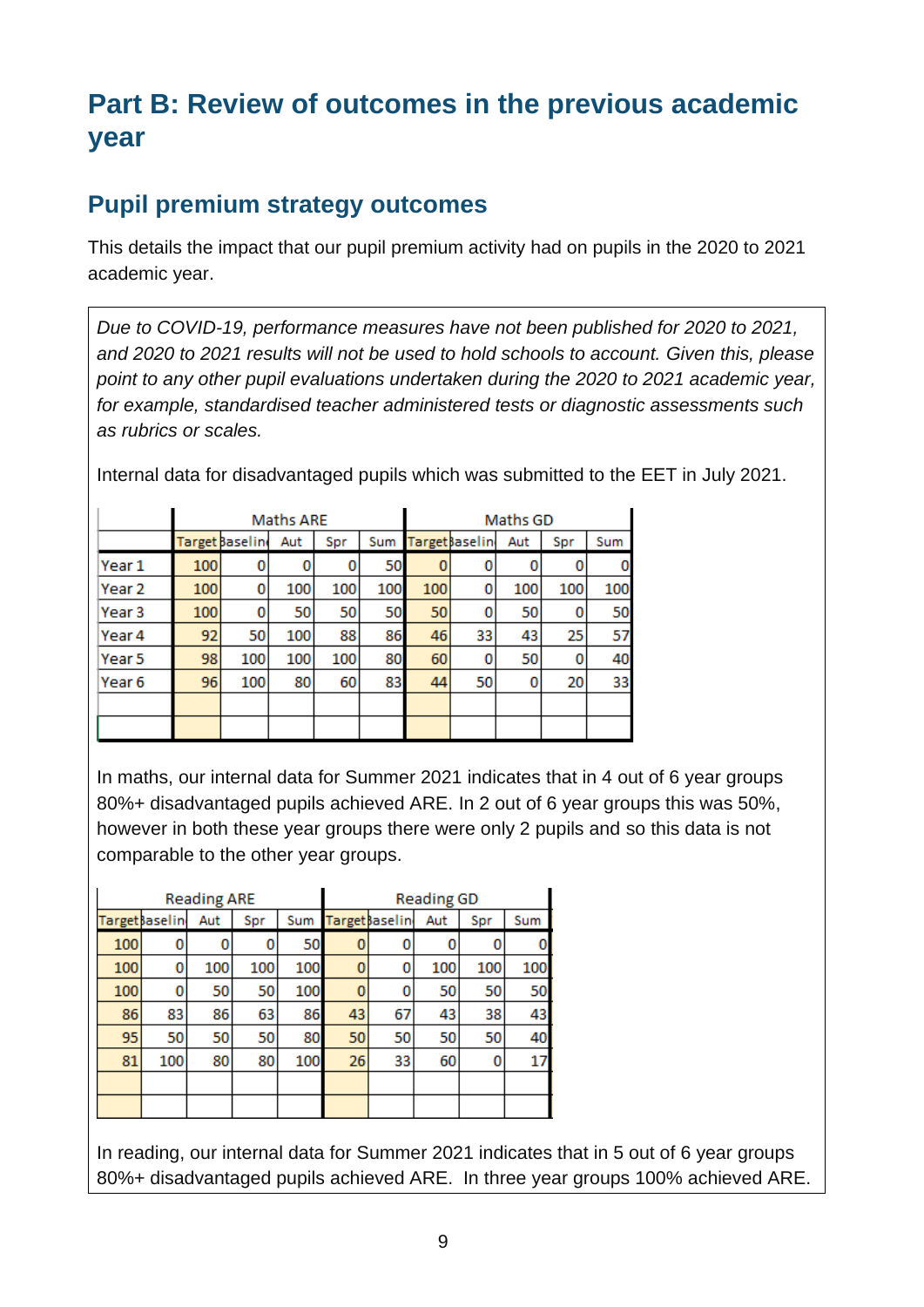In 1 out of 6 year groups this was 50%, however in this year groups there were only 2 pupils and so this data is not comparable to the other year groups.

In writing, our internal data for Summer 2021 indicates that in 3 out of 6 year groups 80%+ disadvantaged pupils achieved ARE. In 2 out of 6 year groups this was 50%, however in both these year groups there were only 2 pupils and so this data is not comparable to the other year groups. In one year group, this was 60% and therefore data in the Autumn Term 2021 will be looked at to address any further interventions required.

In GPS, our internal data for Summer 2021 indicates that in 2 out of 4 year groups that were assessed, 80%+ disadvantaged pupils achieved ARE. In two year group, this was 60% and 72% and therefore data in the Autumn Term 2021 will be looked at to address any further interventions required.

# **Externally provided programmes**

*Please include the names of any non-DfE programmes that you purchased in the previous academic year. This will help the Department for Education identify which ones are popular in England*

| <b>Programme</b>                                                           | <b>Provider</b>         |
|----------------------------------------------------------------------------|-------------------------|
| X Tables Rockstars                                                         | <b>TT Rockstars</b>     |
| <b>First News</b>                                                          | <b>First News</b>       |
| Vocab Ninja                                                                | Vocab Ninja             |
| <b>Schools Library Service</b>                                             | <b>SLA St Helens LA</b> |
| <b>Schools Music Service</b>                                               | <b>SLA St Helens LA</b> |
| Shine Maths, Reading and GPS: Targeted<br><b>Interventions for Primary</b> | <b>Rising Stars</b>     |

### **Further information (optional)**